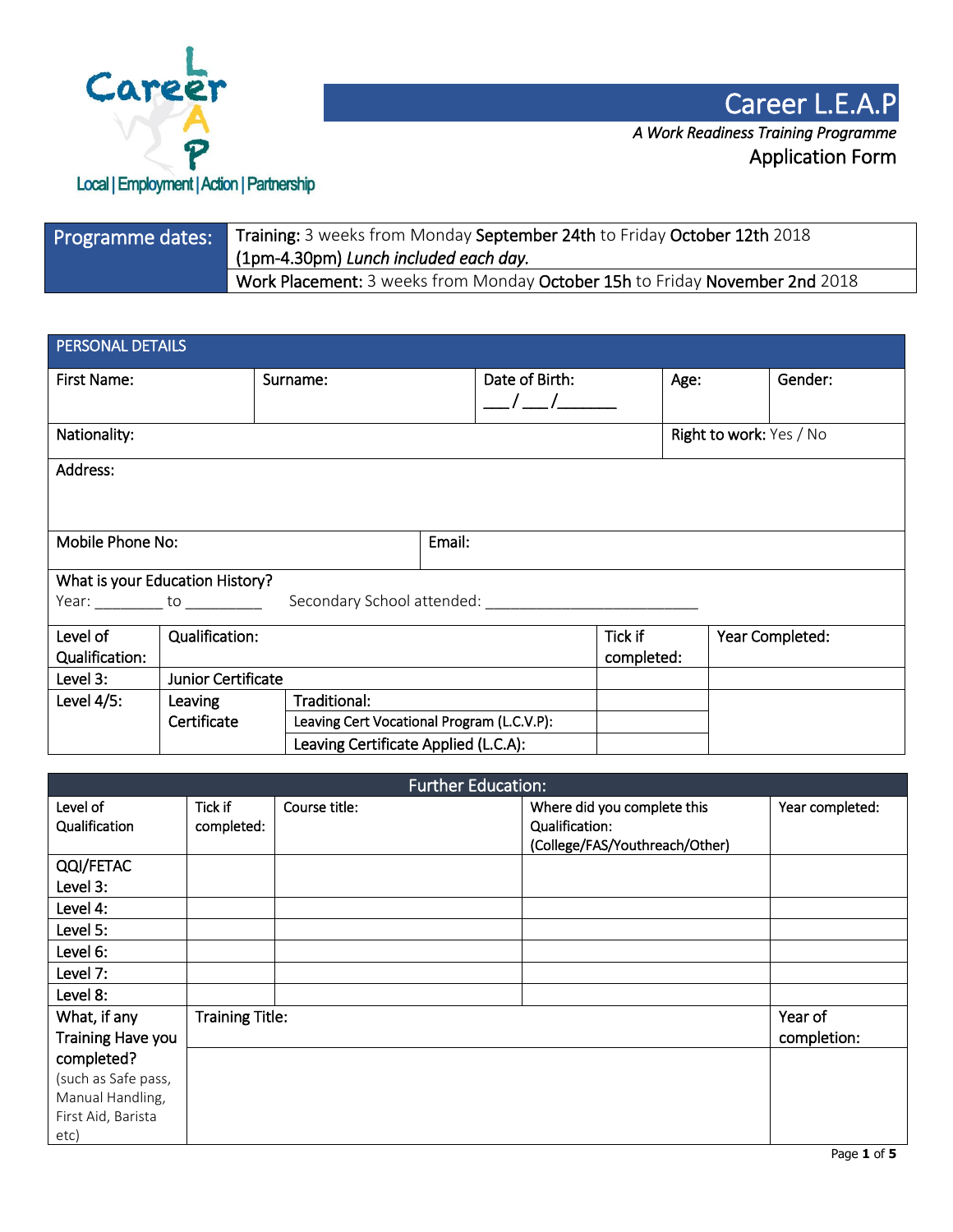| Please state which social welfare payment you receive if applicable:                       |  |                           |  |  |
|--------------------------------------------------------------------------------------------|--|---------------------------|--|--|
| Jobseeker's Allowance                                                                      |  | <b>Training Allowance</b> |  |  |
| <b>Disability Allowance</b>                                                                |  | Carer's Allowance         |  |  |
| <b>One-Parent Family Payment</b>                                                           |  | Please state if other:    |  |  |
| <b>PLEASE NOTE:</b> this does not impact on you completing this Career L.E.A.P. programme. |  |                           |  |  |

| <b>EMPLOYMENT/VOLUNTEER HISTORY</b> |                                 |                                                                                                        |                                                                 |  |
|-------------------------------------|---------------------------------|--------------------------------------------------------------------------------------------------------|-----------------------------------------------------------------|--|
|                                     |                                 | Please provide details of your previous or current experience, prioritising most recent role (if any): |                                                                 |  |
| Dates/year                          | Name of<br>Company/Organisation | Roles & responsibilities                                                                               | Type of employment. Voluntary,<br>Employed, Work experience etc |  |
| 1.                                  |                                 | Role:                                                                                                  |                                                                 |  |
|                                     |                                 | Key Responsibilities/duties:                                                                           |                                                                 |  |
| 2.                                  |                                 | Role:                                                                                                  |                                                                 |  |
|                                     |                                 | Key Responsibilities/duties:                                                                           |                                                                 |  |
| 3.                                  |                                 | Role:                                                                                                  |                                                                 |  |
|                                     |                                 | Key Responsibilities/duties:                                                                           |                                                                 |  |
| 4.                                  |                                 | Role:                                                                                                  |                                                                 |  |
|                                     |                                 | Key Responsibilities/duties:                                                                           |                                                                 |  |
|                                     |                                 |                                                                                                        |                                                                 |  |
| 5.                                  |                                 | Role:                                                                                                  |                                                                 |  |
|                                     |                                 | Key Responsibilities/duties:                                                                           |                                                                 |  |
|                                     |                                 |                                                                                                        |                                                                 |  |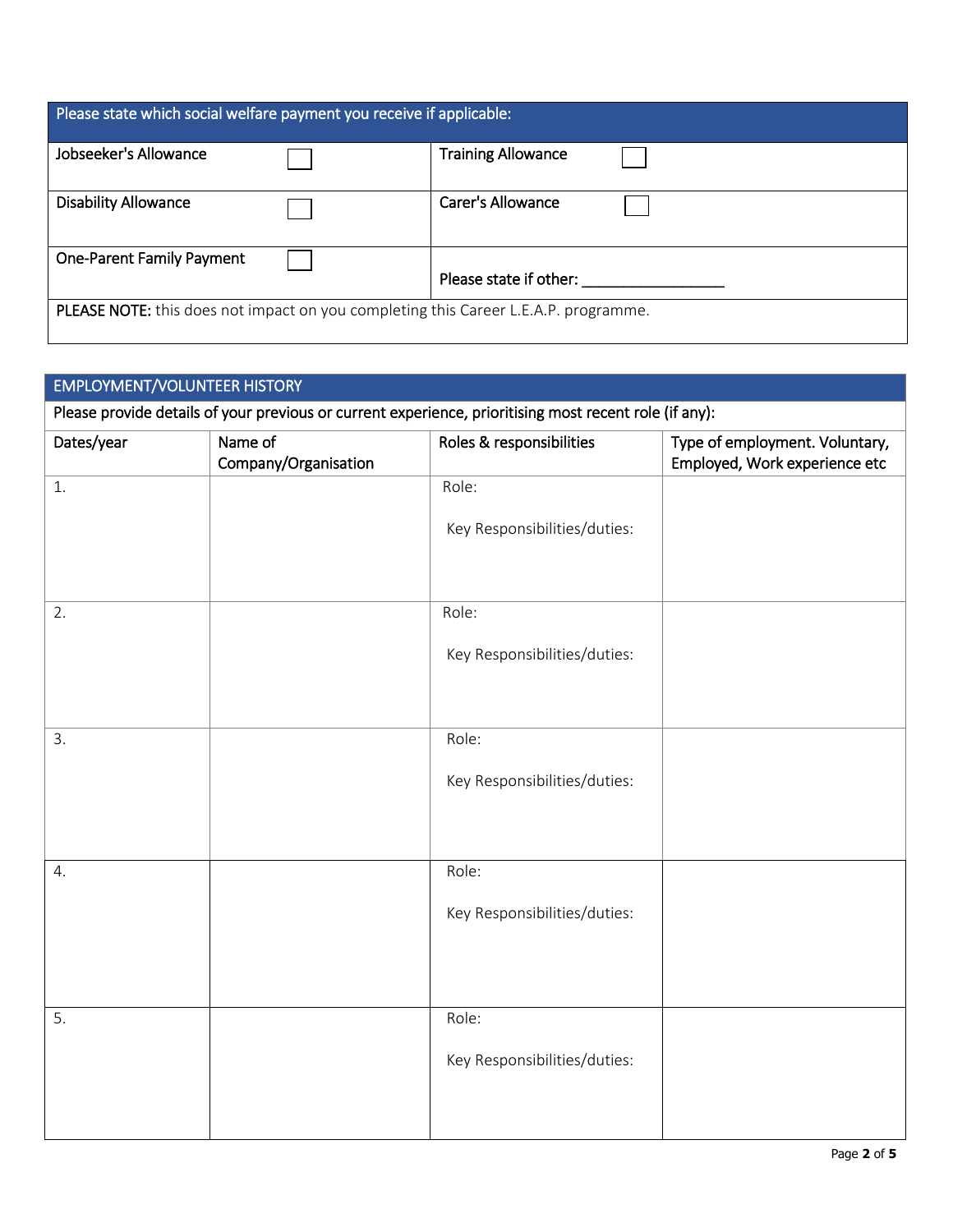| <b>GENERAL QUESTIONS</b>                                                                                  |    |  |  |  |  |
|-----------------------------------------------------------------------------------------------------------|----|--|--|--|--|
| Q. 1 What are your hopes for your future? (For example, where would you like to see yourself in 5 years?) |    |  |  |  |  |
|                                                                                                           |    |  |  |  |  |
|                                                                                                           |    |  |  |  |  |
|                                                                                                           |    |  |  |  |  |
| Q. 2 What do you think has been your biggest challenge in finding a job to date?                          |    |  |  |  |  |
|                                                                                                           |    |  |  |  |  |
|                                                                                                           |    |  |  |  |  |
| Q.3 In your opinion, what five skills do you need to be successful in a job?                              |    |  |  |  |  |
| 1.                                                                                                        | 2. |  |  |  |  |
| $\overline{\phantom{a}}$                                                                                  |    |  |  |  |  |
| 3.                                                                                                        | 4. |  |  |  |  |
| 5.                                                                                                        |    |  |  |  |  |
| Q. 4 Why do you want to participate in the Career L.E.A.P. programme? What are you hoping to learn?       |    |  |  |  |  |
|                                                                                                           |    |  |  |  |  |
|                                                                                                           |    |  |  |  |  |
|                                                                                                           |    |  |  |  |  |
| Q. 5 what support do you feel you will need while on the programme?                                       |    |  |  |  |  |
|                                                                                                           |    |  |  |  |  |
|                                                                                                           |    |  |  |  |  |
|                                                                                                           |    |  |  |  |  |
|                                                                                                           |    |  |  |  |  |
| Q. 6 How did you hear about Career LEAP?                                                                  |    |  |  |  |  |
|                                                                                                           |    |  |  |  |  |
|                                                                                                           |    |  |  |  |  |
|                                                                                                           |    |  |  |  |  |
|                                                                                                           |    |  |  |  |  |
|                                                                                                           |    |  |  |  |  |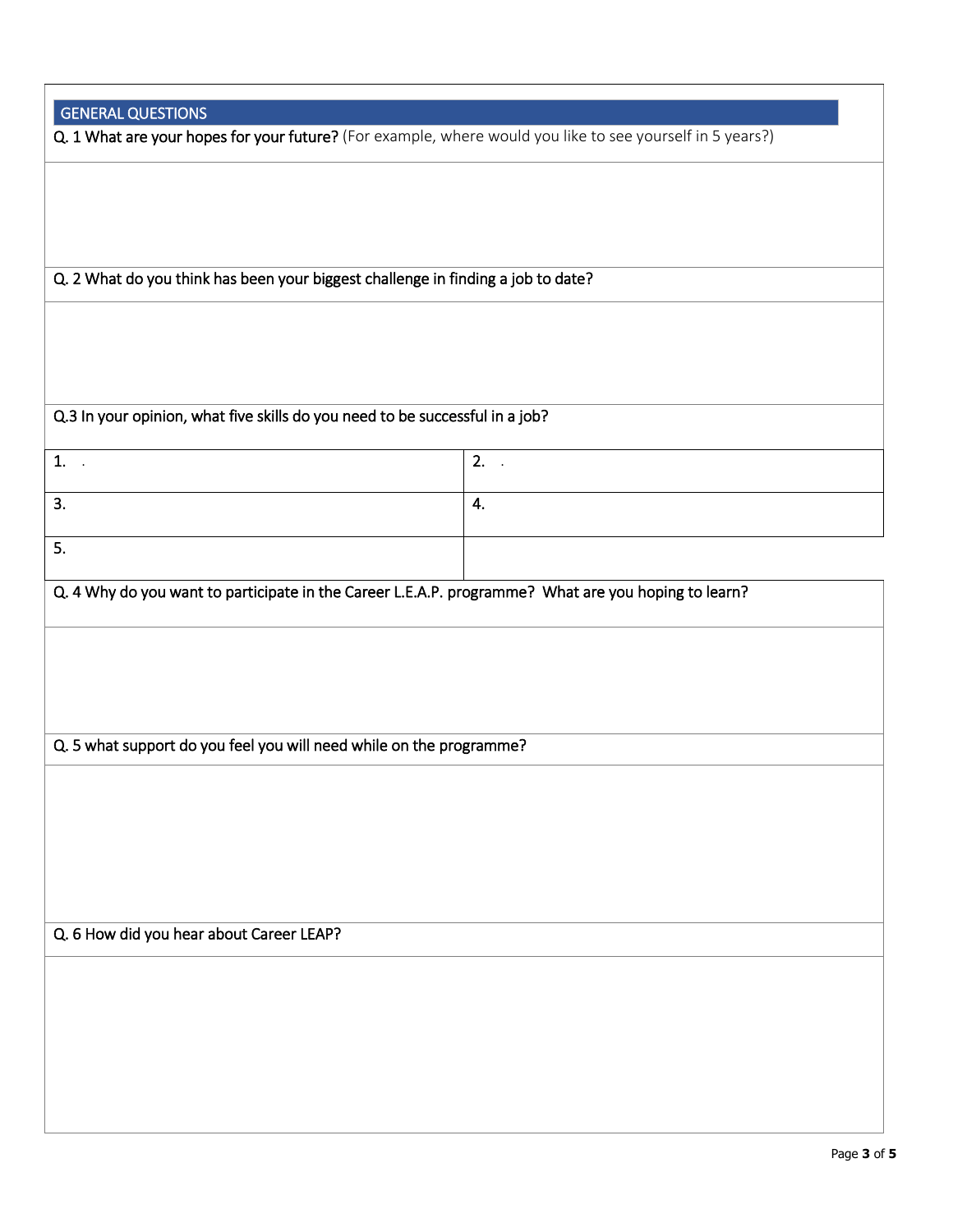HEALTH Have you any health issues that you may need extra support with during the programme? *This information will be held in the strictest confidence.* (For example: allergies or required medication)

Do you have any dietary requirements? \_\_\_\_\_\_\_\_\_\_\_\_\_\_\_\_\_\_\_\_\_\_

| <b>SUPPORT NETWORKS</b>                                                                                                                                               |                                |  |  |  |
|-----------------------------------------------------------------------------------------------------------------------------------------------------------------------|--------------------------------|--|--|--|
| Family Member/or Friend contact details:<br>Please provide details of a member of your family or a friend who you would identify as a support to you.                 |                                |  |  |  |
| Name:                                                                                                                                                                 |                                |  |  |  |
| Address:                                                                                                                                                              |                                |  |  |  |
| Phone Number:<br>Relationship to you:                                                                                                                                 |                                |  |  |  |
| Would he/she come to an information night about Career LEAP? YES<br>NО                                                                                                |                                |  |  |  |
| If yes, what time would suit them best? Morning<br>Afternoon<br>Evening                                                                                               |                                |  |  |  |
| Youth worker/ Key worker contact details: please provide the name and contact details of your key contact in your<br>referral service (youth worker, key worker etc). |                                |  |  |  |
| Name:                                                                                                                                                                 |                                |  |  |  |
| Organisation:                                                                                                                                                         | Role/Title:                    |  |  |  |
| Phone number:                                                                                                                                                         | How long has he/she known you? |  |  |  |
| Employment Referee: Please provide the name and contact details of an employment contact.                                                                             |                                |  |  |  |
| Name:                                                                                                                                                                 |                                |  |  |  |
| Phone number:                                                                                                                                                         | Email address:                 |  |  |  |
| Company:                                                                                                                                                              | Role:                          |  |  |  |